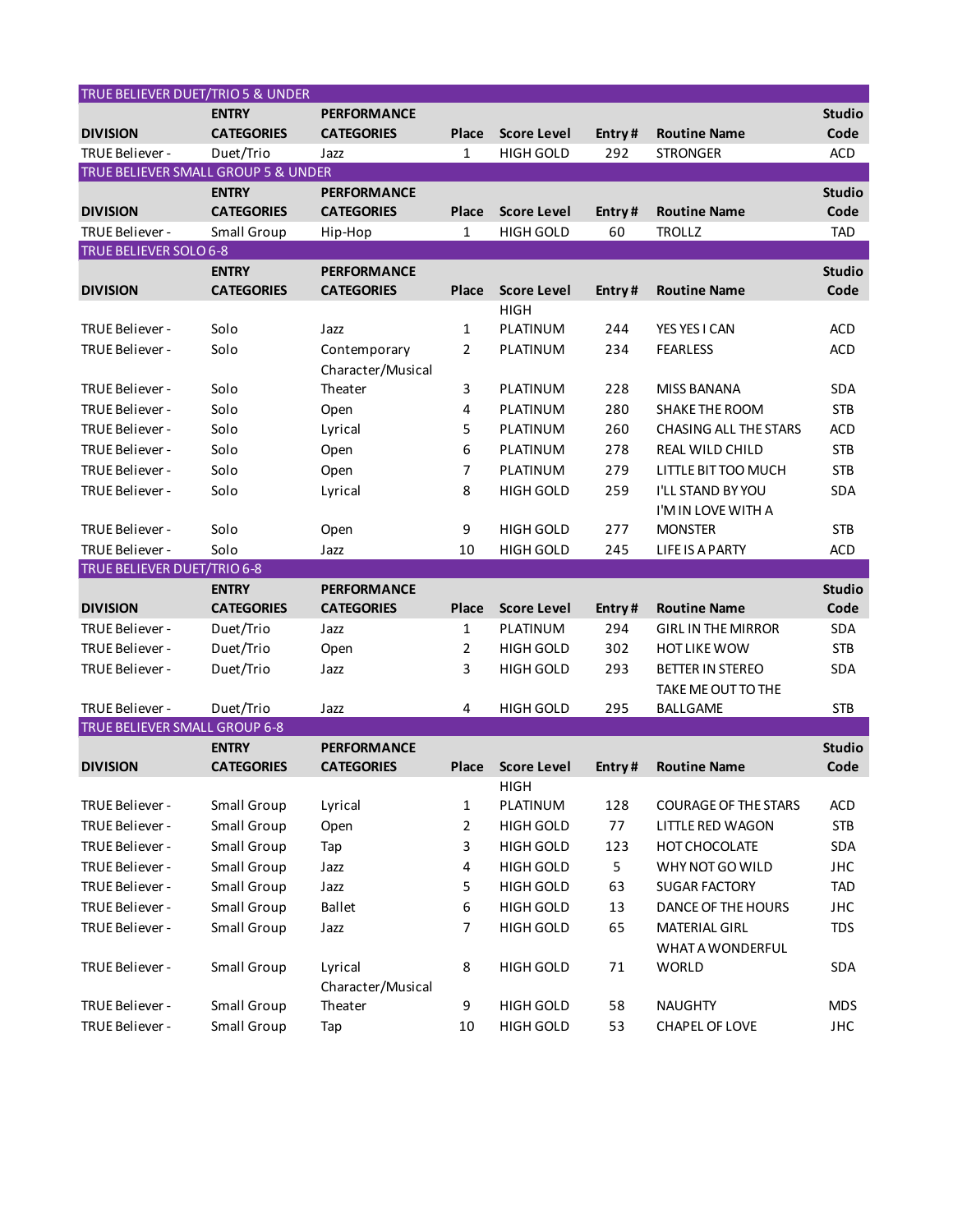| TRUE BELIEVER SOLO 9-11               |                   |                              |                       |                    |        |                       |               |
|---------------------------------------|-------------------|------------------------------|-----------------------|--------------------|--------|-----------------------|---------------|
|                                       | <b>ENTRY</b>      | <b>PERFORMANCE</b>           |                       |                    |        |                       | <b>Studio</b> |
| <b>DIVISION</b>                       | <b>CATEGORIES</b> | <b>CATEGORIES</b>            | Place                 | <b>Score Level</b> | Entry# | <b>Routine Name</b>   | Code          |
|                                       |                   | Character/Musical            |                       | <b>HIGH</b>        |        |                       |               |
| TRUE Believer -                       | Solo              | Theater                      | 1                     | PLATINUM           | 233    | <b>MOMMA MAKES 3</b>  | <b>SDA</b>    |
| <b>TRUE Believer -</b>                | Solo              | Contemporary                 | $\overline{2}$        | PLATINUM           | 235    | <b>SO BEAUTIFUL</b>   | <b>ACD</b>    |
|                                       |                   | Character/Musical            |                       |                    |        |                       |               |
| TRUE Believer -                       | Solo              | Theater                      | 3                     | PLATINUM           | 232    | LIFE OF THE PARTY     | <b>SDA</b>    |
| TRUE Believer -                       | Solo              | Jazz                         | 4                     | PLATINUM           | 247    | I'M A LADY            | <b>TDS</b>    |
|                                       |                   | Character/Musical            |                       |                    |        |                       |               |
| TRUE Believer -                       | Solo              | Theater                      | 5                     | PLATINUM           | 229    | NEW PHILOSOPHY        | <b>TAD</b>    |
| TRUE Believer -                       | Solo              | Jazz                         | 6                     | <b>HIGH GOLD</b>   | 248    | <b>MY PEROGATIVE</b>  | SDA           |
| TRUE Believer -                       | Solo              | Tap                          | 7                     | <b>HIGH GOLD</b>   | 276    | <b>BETTY BOOP</b>     | <b>STB</b>    |
| TRUE Believer -                       | Solo              | Tap                          | 8                     | <b>HIGH GOLD</b>   | 274    | BEST DAY OF MY LIFE   | SDA           |
| TRUE Believer -                       | Solo              | Tap                          | 9                     | <b>HIGH GOLD</b>   | 275    | <b>MACK THE KNIFE</b> | <b>STB</b>    |
| TRUE Believer -                       | Solo              | Open                         | 10                    | HIGH GOLD          | 281    | <b>WOLVES</b>         | <b>TAD</b>    |
| <b>TRUE BELIEVER DUET/TRIO 9-11</b>   |                   |                              |                       |                    |        |                       |               |
|                                       | <b>ENTRY</b>      | <b>PERFORMANCE</b>           |                       |                    |        |                       | <b>Studio</b> |
| <b>DIVISION</b>                       | <b>CATEGORIES</b> | <b>CATEGORIES</b>            | Place                 | <b>Score Level</b> | Entry# | <b>Routine Name</b>   | Code          |
| TRUE Believer -                       | Duet/Trio         | Hip-Hop                      | $\mathbf{1}$          | PLATINUM           | 291    | <b>MONEY</b>          | SDA           |
| TRUE Believer -                       | Duet/Trio         | Jazz                         | $\overline{2}$        | <b>HIGH GOLD</b>   | 296    | SUPERMODEL            | <b>STB</b>    |
|                                       |                   | Character/Musical            |                       |                    |        |                       |               |
| TRUE Believer -                       | Duet/Trio         | Theater                      | 3                     | <b>HIGH GOLD</b>   | 288    | WHAT IS THIS FEELING  | <b>STB</b>    |
| <b>TRUE BELIEVER SMALL GROUP 9-11</b> |                   |                              |                       |                    |        |                       |               |
|                                       | <b>ENTRY</b>      | <b>PERFORMANCE</b>           |                       |                    |        |                       | <b>Studio</b> |
| <b>DIVISION</b>                       | <b>CATEGORIES</b> | <b>CATEGORIES</b>            | Place                 | <b>Score Level</b> | Entry# | <b>Routine Name</b>   | Code          |
| TRUE Believer -                       | Small Group       | Tap                          | $\mathbf{1}$          | <b>HIGH GOLD</b>   | 129    | <b>BEAT IT</b>        | <b>SDA</b>    |
| TRUE BELIEVER LARGE GROUP 9-11        |                   |                              |                       |                    |        |                       |               |
|                                       | <b>ENTRY</b>      | <b>PERFORMANCE</b>           |                       |                    |        |                       | <b>Studio</b> |
| <b>DIVISION</b>                       | <b>CATEGORIES</b> | <b>CATEGORIES</b>            | Place                 | <b>Score Level</b> | Entry# | <b>Routine Name</b>   | Code          |
|                                       |                   |                              |                       | <b>HIGH</b>        |        |                       |               |
| TRUE Believer -                       | Large Group       | Open                         | 1                     | PLATINUM           | 78     | <b>HATERZ</b>         | <b>SDA</b>    |
| TRUE Believer -                       | Large Group       | Hip-Hop                      | 2                     | PLATINUM           | 98     | OLD SCHOOL            | SDA           |
| TRUE Believer -                       | Large Group       | Lyrical                      | 3                     | PLATINUM           | 72     | <b>RISE UP</b>        | SDA           |
| TRUE BELIEVER SOLO 12-14              |                   |                              |                       |                    |        |                       |               |
|                                       | <b>ENTRY</b>      | <b>PERFORMANCE</b>           |                       |                    |        |                       | <b>Studio</b> |
| <b>DIVISION</b>                       | <b>CATEGORIES</b> | <b>CATEGORIES</b>            | <b>Place</b>          | <b>Score Level</b> | Entry# | <b>Routine Name</b>   | Code          |
| TRUE Believer -                       | Solo              | Contemporary                 | 1                     | <b>HIGH GOLD</b>   | 85     | I'M ONLY HUMAN        | SDA           |
| TRUE Believer -                       | Solo              | Open                         | $\overline{2}$        | <b>HIGH GOLD</b>   | 92     | <b>WINTER</b>         | SDA           |
| TRUE Believer -                       | Solo              | Jazz                         | 3                     | <b>HIGH GOLD</b>   | 87     | <b>PARTY GIRL</b>     | KDS           |
|                                       |                   | Character/Musical            |                       |                    |        |                       |               |
| TRUE Believer -                       | Solo              | Theater                      | 4                     | <b>HIGH GOLD</b>   | 80     | CRUELLA               | KDS           |
| TRUE Believer -                       | Solo              | Jazz                         | 5                     | GOLD               | 86     | <b>RAINING MEN</b>    | <b>TAD</b>    |
| TRUE BELIEVER DUET/TRIO 12-14         | <b>ENTRY</b>      | <b>PERFORMANCE</b>           |                       |                    |        |                       | <b>Studio</b> |
|                                       |                   |                              |                       |                    |        |                       |               |
| <b>DIVISION</b><br>TRUE Believer -    | <b>CATEGORIES</b> | <b>CATEGORIES</b>            | Place<br>$\mathbf{1}$ | <b>Score Level</b> | Entry# | <b>Routine Name</b>   | Code          |
|                                       | Duet/Trio         | Jazz                         |                       | PLATINUM           | 118    | RAIN ON ME            | SDA           |
| TRUE Believer -                       | Duet/Trio         | Character/Musical<br>Theater | $\overline{2}$        | HIGH GOLD          | 106    | <b>EVIL LIKE ME</b>   | SDA           |
| TRUE Believer -                       | Duet/Trio         | Contemporary                 | 3                     | HIGH GOLD          | 107    | <b>RESCUE ME</b>      | SDA           |
|                                       |                   |                              |                       |                    |        |                       |               |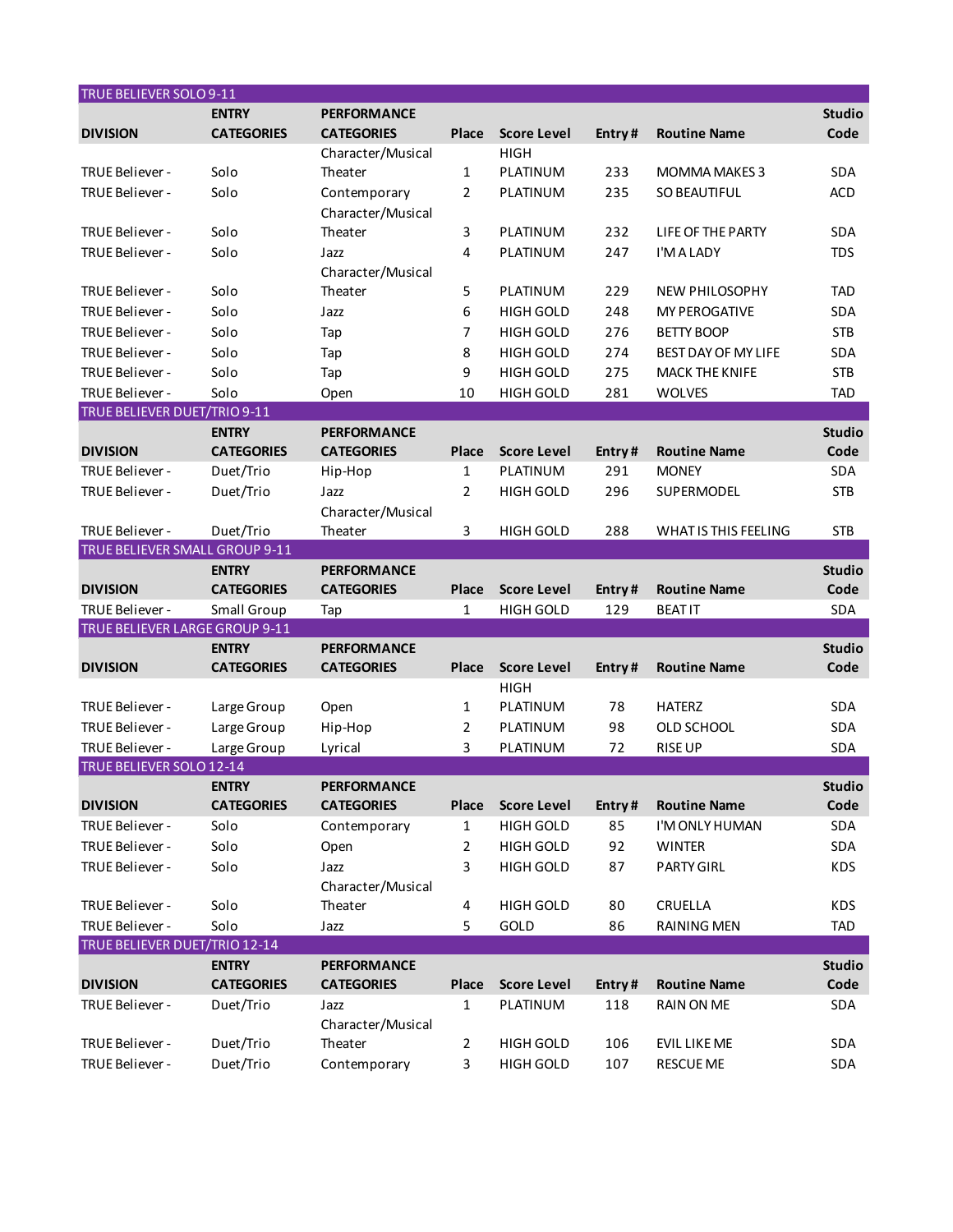| TRUE BELIEVER SOLO 15-18          |                   |                    |              |                    |        |                         |               |
|-----------------------------------|-------------------|--------------------|--------------|--------------------|--------|-------------------------|---------------|
|                                   | <b>ENTRY</b>      | <b>PERFORMANCE</b> |              |                    |        |                         | <b>Studio</b> |
| <b>DIVISION</b>                   | <b>CATEGORIES</b> | <b>CATEGORIES</b>  | <b>Place</b> | <b>Score Level</b> | Entry# | <b>Routine Name</b>     | Code          |
| TRUE Believer -                   | Solo              | Lyrical            | 1            | PLATINUM           | 89     | PRODIGAL                | <b>ACD</b>    |
| TRUE Believer -                   | Solo              | Contemporary       | 2            | PLATINUM           | 90     | <b>DEEP END</b>         | <b>ACD</b>    |
| TRUE Believer -                   | Solo              | Open               | 3            | <b>HIGH GOLD</b>   | 93     | <b>BOSS</b>             | <b>KDS</b>    |
| TRUE BELIEVER SOLO 19 & OVER      |                   |                    |              |                    |        |                         |               |
|                                   | <b>ENTRY</b>      | <b>PERFORMANCE</b> |              |                    |        |                         | <b>Studio</b> |
| <b>DIVISION</b>                   | <b>CATEGORIES</b> | <b>CATEGORIES</b>  | Place        | <b>Score Level</b> | Entry# | <b>Routine Name</b>     | Code          |
| TRUE Believer -                   | Solo              | Hip-Hop            | 1            | <b>HIGH GOLD</b>   | 81     | <b>BASSA SABABA</b>     | <b>TAD</b>    |
| TRUE BELIEVER DUET/TRIO 19 & OVER |                   |                    |              |                    |        |                         |               |
|                                   | <b>ENTRY</b>      | <b>PERFORMANCE</b> |              |                    |        |                         | <b>Studio</b> |
| <b>DIVISION</b>                   | <b>CATEGORIES</b> | <b>CATEGORIES</b>  | Place        | <b>Score Level</b> | Entry# | <b>Routine Name</b>     | Code          |
|                                   |                   | Character/Musical  |              |                    |        |                         |               |
| TRUE Believer -                   | Duet/Trio         | Theater            | 1            | <b>HIGH GOLD</b>   | 133    | <b>COME SO FAR</b>      | <b>TAD</b>    |
| TRUE Believer -                   | Duet/Trio         | Hip-Hop            | 2            | <b>HIGH GOLD</b>   | 134    | <b>TICK TICK BOOM</b>   | <b>TAD</b>    |
| TRUE COLORS SOLO 6-8              |                   |                    |              |                    |        |                         |               |
|                                   | <b>ENTRY</b>      | <b>PERFORMANCE</b> |              |                    |        |                         | <b>Studio</b> |
| <b>DIVISION</b>                   | <b>CATEGORIES</b> | <b>CATEGORIES</b>  | <b>Place</b> | <b>Score Level</b> | Entry# | <b>Routine Name</b>     | Code          |
|                                   |                   |                    |              | <b>HIGH</b>        |        |                         |               |
| TRUE Colors -                     | Solo              | Lyrical            | 1            | PLATINUM           | 266    | <b>OVER THE RAINBOW</b> | <b>ACD</b>    |
|                                   |                   |                    |              | <b>HIGH</b>        |        |                         |               |
| <b>TRUE Colors -</b>              | Solo              | Jazz               | 2            | PLATINUM           | 250    | <b>BORN FOR THIS</b>    | <b>ACD</b>    |
| <b>TRUE Colors -</b>              | Solo              | Lyrical            | 3            | PLATINUM           | 265    | <b>BLUE SKIES</b>       | <b>ACD</b>    |
| <b>TRUE Colors -</b>              | Solo              | Jazz               | 4            | PLATINUM           | 41     | HOT LUNCH JAM           | <b>JHC</b>    |
| TRUE Colors -                     | Solo              | Jazz               | 5            | <b>HIGH GOLD</b>   | 29     | EVERYBODY DANCE NOW     | <b>JHC</b>    |
| TRUE COLORS DUET/TRIO 6-8         |                   |                    |              |                    |        |                         |               |
|                                   | <b>ENTRY</b>      | <b>PERFORMANCE</b> |              |                    |        |                         | <b>Studio</b> |
| <b>DIVISION</b>                   | <b>CATEGORIES</b> | <b>CATEGORIES</b>  | <b>Place</b> | <b>Score Level</b> | Entry# | <b>Routine Name</b>     | Code          |
|                                   |                   |                    |              | <b>HIGH</b>        |        |                         |               |
| TRUE Colors -                     | Duet/Trio         | Contemporary       | 1            | PLATINUM           | 289    | <b>LITTLE BIRDS</b>     | <b>ACD</b>    |
| TRUE COLORS SMALL GROUP 6-8       |                   |                    |              |                    |        |                         |               |
|                                   | <b>ENTRY</b>      | <b>PERFORMANCE</b> |              |                    |        |                         | <b>Studio</b> |
| <b>DIVISION</b>                   | <b>CATEGORIES</b> | <b>CATEGORIES</b>  | <b>Place</b> | <b>Score Level</b> | Entry# | <b>Routine Name</b>     | Code          |
| <b>TRUE Colors -</b>              | Small Group       | Jazz               | 1            | PLATINUM           | 66     | <b>CRAZY IN LOVE</b>    | ACD           |
| TRUE Colors -                     | Small Group       | Tap                | 2            | <b>HIGH GOLD</b>   | 4      | <b>HEAVEN HOP</b>       | JHC           |
| TRUE Colors -                     | Small Group       | Jazz               | 3            | HIGH GOLD          | 24     | <b>NEW ATTITUDE</b>     | JHC           |
| TRUE COLORS LINE/PRODUCTION 6-8   |                   |                    |              |                    |        |                         |               |
|                                   | <b>ENTRY</b>      | <b>PERFORMANCE</b> |              |                    |        |                         | <b>Studio</b> |
| <b>DIVISION</b>                   | <b>CATEGORIES</b> | <b>CATEGORIES</b>  | Place        | <b>Score Level</b> | Entry# | <b>Routine Name</b>     | Code          |
|                                   |                   |                    |              | <b>HIGH</b>        |        |                         |               |
| TRUE Colors -                     | Line              | Lyrical            | 1            | PLATINUM           | 137    | WHEN THE CHILDREN CRY   | <b>ACD</b>    |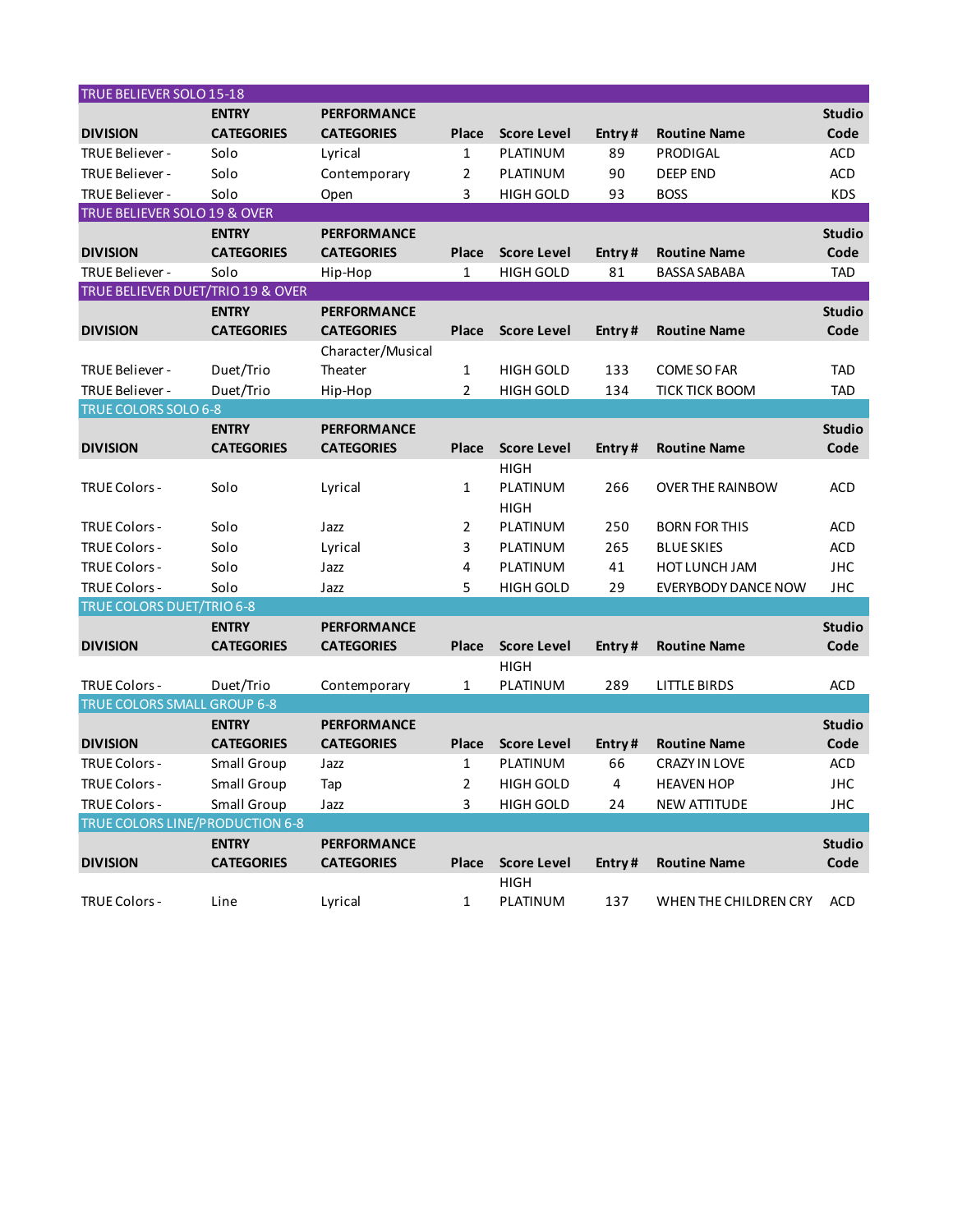| TRUE COLORS SOLO 9-11               |                    |                    |       |                    |        |                             |               |
|-------------------------------------|--------------------|--------------------|-------|--------------------|--------|-----------------------------|---------------|
|                                     | <b>ENTRY</b>       | <b>PERFORMANCE</b> |       |                    |        |                             | <b>Studio</b> |
| <b>DIVISION</b>                     | <b>CATEGORIES</b>  | <b>CATEGORIES</b>  | Place | <b>Score Level</b> | Entry# | <b>Routine Name</b>         | Code          |
|                                     |                    |                    |       | <b>HIGH</b>        |        |                             |               |
| <b>TRUE Colors -</b>                | Solo               | Lyrical            | 1     | PLATINUM           | 255    | <b>I SURRENDER</b>          | <b>ACD</b>    |
|                                     |                    |                    |       | <b>HIGH</b>        |        |                             |               |
| <b>TRUE Colors -</b>                | Solo               | Open               | 2     | PLATINUM           | 283    | <b>SLAY</b>                 | <b>SDA</b>    |
|                                     |                    |                    |       | <b>HIGH</b>        |        |                             |               |
| <b>TRUE Colors -</b>                | Solo               | Jazz               | 3     | PLATINUM           | 253    | <b>GROWN</b>                | <b>ACD</b>    |
| TRUE Colors -                       | Solo               | Contemporary       | 4     | PLATINUM           | 236    | <b>BIRDS</b>                | <b>TDS</b>    |
| TRUE Colors -                       | Solo               | Contemporary       | 5     | PLATINUM           | 237    | <b>HALLEY'S COMET</b>       | <b>ACD</b>    |
| <b>TRUE Colors -</b>                | Solo               | Open               | 6     | PLATINUM           | 282    | <b>TAYLOR THE LATTE BOY</b> | <b>MDS</b>    |
| TRUE Colors -                       | Solo               | Tap                | 7     | PLATINUM           | 19     | <b>TAKE THE A-TRAIN</b>     | <b>JHC</b>    |
| TRUE Colors -                       | Solo               | Jazz               | 8     | PLATINUM           | 254    | <b>FELT CUTE</b>            | <b>TDS</b>    |
| TRUE Colors -                       | Solo               | Jazz               | 9     | PLATINUM           | 251    | <b>BIG HANDSOME MAN</b>     | <b>ACD</b>    |
| TRUE Colors -                       | Solo               | Contemporary       | 10    | PLATINUM           | 238    | TOO LONG                    | <b>ACD</b>    |
| TRUE COLORS DUET/TRIO 9-11          |                    |                    |       |                    |        |                             |               |
|                                     | <b>ENTRY</b>       | <b>PERFORMANCE</b> |       |                    |        |                             | <b>Studio</b> |
| <b>DIVISION</b>                     | <b>CATEGORIES</b>  | <b>CATEGORIES</b>  | Place | <b>Score Level</b> | Entry# | <b>Routine Name</b>         | Code          |
|                                     |                    |                    |       | <b>HIGH</b>        |        |                             |               |
| TRUE Colors -                       | Duet/Trio          | Open               | 1     | PLATINUM           | 305    | <b>CHAPSTICK</b>            | <b>SDA</b>    |
|                                     |                    |                    |       | <b>HIGH</b>        |        |                             |               |
| TRUE Colors -                       | Duet/Trio          | Lyrical            | 2     | PLATINUM           | 300    | <b>YELLOW</b>               | <b>SDA</b>    |
|                                     |                    |                    |       | <b>HIGH</b>        |        |                             |               |
| TRUE Colors -                       | Duet/Trio          | Jazz               | 3     | PLATINUM           | 297    | <b>THINK</b>                | <b>TDS</b>    |
| TRUE Colors -                       | Duet/Trio          | Jazz               | 4     | PLATINUM           | 298    | <b>TROUBLE</b>              | <b>ACD</b>    |
| TRUE Colors -                       | Duet/Trio          | Jazz               | 5     | PLATINUM           | 8      | <b>TREAT MYSELF</b>         | <b>JHC</b>    |
| TRUE Colors -                       | Duet/Trio          | Jazz               | 6     | PLATINUM           | 54     | <b>GET READY</b>            | <b>JHC</b>    |
| TRUE Colors -                       | Duet/Trio          | Jazz               | 7     | <b>HIGH GOLD</b>   | 50     | <b>COME ON GET HAPPY</b>    | <b>JHC</b>    |
| TRUE Colors -                       | Duet/Trio          | Jazz               | 8     | <b>HIGH GOLD</b>   | 46     | SHAKE A TAIL FEATHER        | <b>JHC</b>    |
|                                     |                    | Character/Musical  |       |                    |        |                             |               |
| <b>TRUE Colors -</b>                | Duet/Trio          | Theater            | 9     | <b>HIGH GOLD</b>   | 31     | EASE ON DOWN THE ROAD       | <b>JHC</b>    |
| TRUE Colors -                       | Duet/Trio          | Lyrical            | 10    | <b>HIGH GOLD</b>   | 299    | A MILLION DREAMS            | <b>BSD</b>    |
| <b>TRUE COLORS SMALL GROUP 9-11</b> |                    |                    |       |                    |        |                             |               |
|                                     | <b>ENTRY</b>       | <b>PERFORMANCE</b> |       |                    |        |                             | <b>Studio</b> |
| <b>DIVISION</b>                     | <b>CATEGORIES</b>  | <b>CATEGORIES</b>  | Place | <b>Score Level</b> | Entry# | <b>Routine Name</b>         | Code          |
|                                     |                    |                    |       | <b>HIGH</b>        |        |                             |               |
| TRUE Colors -                       | Small Group        | Contemporary       | 1     | PLATINUM           | 125    | <b>GAME OF SURVIVAL</b>     | <b>ACD</b>    |
|                                     |                    |                    |       | <b>HIGH</b>        |        |                             |               |
| TRUE Colors -                       | <b>Small Group</b> | Contemporary       | 2     | PLATINUM           | 79     | <b>FLY</b>                  | <b>ACD</b>    |
|                                     |                    |                    |       | <b>HIGH</b>        |        |                             |               |
| <b>TRUE Colors -</b>                | Small Group        | Jazz               | 3     | PLATINUM           | 67     | PLAY THAT SAX               | <b>ACD</b>    |
| TRUE COLORS LARGE GROUP 9-11        |                    |                    |       |                    |        |                             |               |
|                                     | <b>ENTRY</b>       | <b>PERFORMANCE</b> |       |                    |        |                             | <b>Studio</b> |
| <b>DIVISION</b>                     | <b>CATEGORIES</b>  | <b>CATEGORIES</b>  | Place | <b>Score Level</b> | Entry# | <b>Routine Name</b>         | Code          |
|                                     |                    |                    |       | <b>HIGH</b>        |        |                             |               |
| TRUE Colors -                       | Large Group        | Open               | 1     | PLATINUM           | 122    | <b>AVENGERS</b>             | <b>SDA</b>    |
| TRUE Colors -                       | Large Group        | Jazz               | 2     | PLATINUM           | 3      | GONNA BE A GOOD DAY         | <b>JHC</b>    |
| TRUE Colors -                       | Large Group        | Tap                | 3     | PLATINUM           | 25     | <b>BELLHOP BOOGIE</b>       | <b>JHC</b>    |
| TRUE Colors -                       | Large Group        | <b>Ballet</b>      | 4     | HIGH GOLD          | 42     | JADE'S WALTZ                | <b>JHC</b>    |
| TRUE Colors -                       | Large Group        | Lyrical            | 5     | HIGH GOLD          | 14     | WHEN YOU BELIEVE            | <b>JHC</b>    |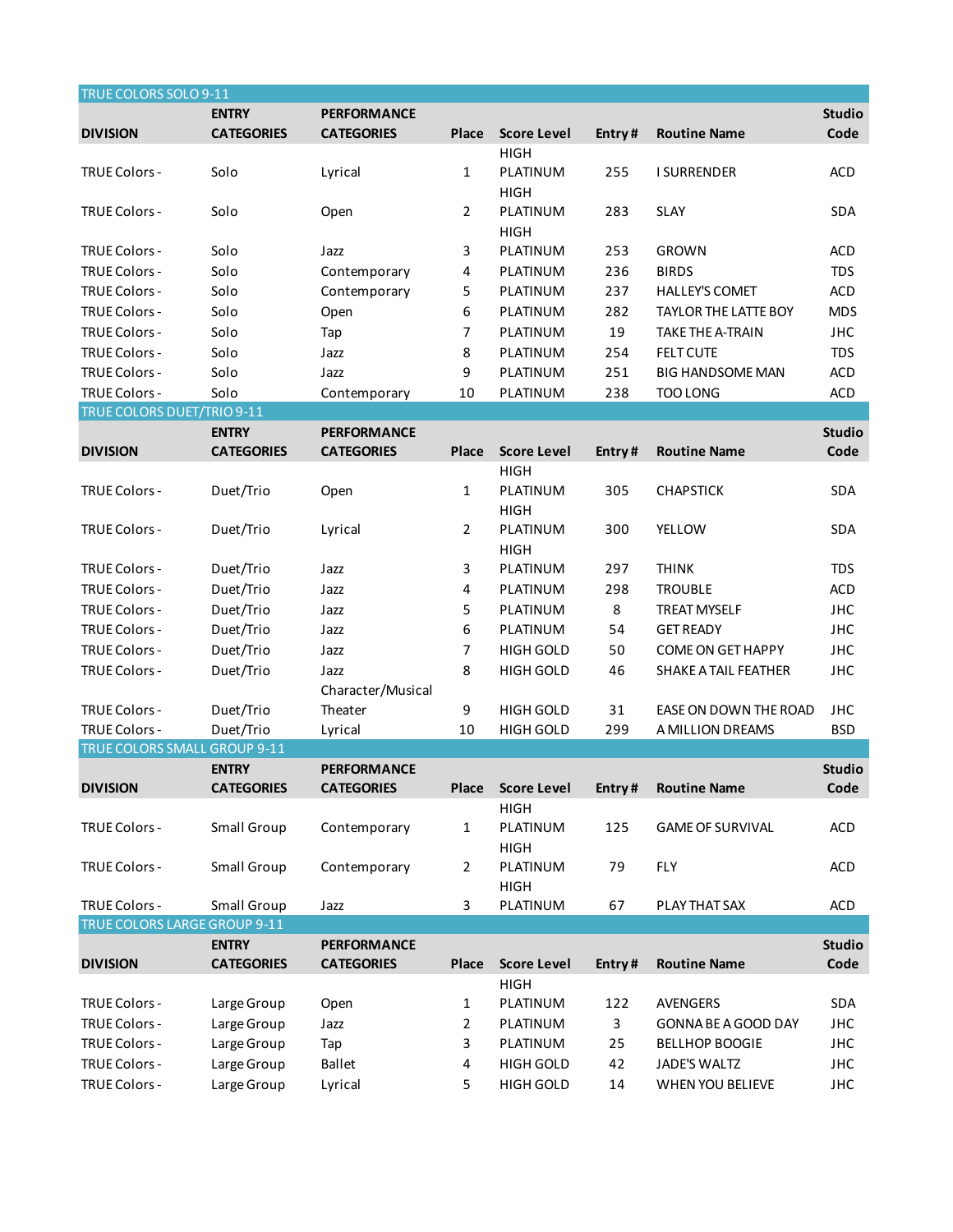| TRUE COLORS LINE/PRODUCTION 9-11 |                    |                                   |                |                            |        |                             |               |
|----------------------------------|--------------------|-----------------------------------|----------------|----------------------------|--------|-----------------------------|---------------|
|                                  | <b>ENTRY</b>       | PERFORMANCE                       |                |                            |        |                             | Studio        |
| <b>DIVISION</b>                  | <b>CATEGORIES</b>  | <b>CATEGORIES</b>                 | Place          | Score Level<br><b>HIGH</b> | Entry# | Routine Name                | Code          |
| TRUE Colors -                    | Production         | Open                              | 1              | PLATINUM<br><b>HIGH</b>    | 138    | <b>WORK</b>                 | <b>SDA</b>    |
| <b>TRUE Colors -</b>             | Line               | Contemporary<br>Character/Musical | $\overline{2}$ | PLATINUM                   | 59     | <b>GLORIA REGALI</b>        | <b>ACD</b>    |
| <b>TRUE Colors -</b>             | Line               | Theater                           | 3              | PLATINUM                   | 57     | <b>GREASE</b>               | <b>SDA</b>    |
| TRUE COLORS SOLO 12-14           |                    |                                   |                |                            |        |                             |               |
|                                  | <b>ENTRY</b>       | <b>PERFORMANCE</b>                |                |                            |        |                             | <b>Studio</b> |
| <b>DIVISION</b>                  | <b>CATEGORIES</b>  | <b>CATEGORIES</b>                 | Place          | <b>Score Level</b>         | Entry# | <b>Routine Name</b>         | Code          |
|                                  |                    |                                   |                | <b>HIGH</b>                |        |                             |               |
| TRUE Colors -                    | Solo               | Hip-Hop                           | 1              | PLATINUM<br><b>HIGH</b>    | 164    | YIKES!                      | <b>ACD</b>    |
| TRUE Colors -                    | Solo               | Contemporary                      | $\overline{2}$ | PLATINUM<br><b>HIGH</b>    | 156    | NOT BROKEN ANYMORE          | <b>ACD</b>    |
| TRUE Colors -                    | Solo               | Contemporary                      | 3              | PLATINUM<br><b>HIGH</b>    | 155    | <b>DEEPER</b>               | <b>ACD</b>    |
| TRUE Colors -                    | Solo               | Lyrical                           | 4              | PLATINUM<br><b>HIGH</b>    | 196    | BETWEEN THE LINES           | ACD           |
| <b>TRUE Colors -</b>             | Solo               | Open                              | 5              | PLATINUM                   | 212    | <b>SURVIVOR</b>             | <b>SDA</b>    |
| TRUE Colors -                    | Solo               | Lyrical                           | 6              | PLATINUM                   | 195    | ANGEL BY THE WING           | <b>SDA</b>    |
| <b>TRUE Colors -</b>             | Solo               | Lyrical                           | 7              | PLATINUM                   | 141    | HOW WILL I KNOW             | <b>ACD</b>    |
| <b>TRUE Colors -</b>             | Solo               | Contemporary                      | 8              | PLATINUM                   | 158    | WHEN THE PARTY'S OVER       | <b>MDS</b>    |
| TRUE Colors -                    | Solo               | Jazz                              | 9              | PLATINUM                   | 152    | WOMAN LIKE ME               | <b>ACD</b>    |
| TRUE Colors -                    | Solo               |                                   | 10             |                            | 146    |                             |               |
| TRUE COLORS DUET/TRIO 12-14      |                    | Acro                              |                | PLATINUM                   |        | RARE AND BEAUTIFUL          | <b>ACD</b>    |
|                                  | <b>ENTRY</b>       | <b>PERFORMANCE</b>                |                |                            |        |                             | <b>Studio</b> |
| <b>DIVISION</b>                  | <b>CATEGORIES</b>  | <b>CATEGORIES</b>                 | Place          | <b>Score Level</b>         | Entry# | <b>Routine Name</b>         | Code          |
|                                  |                    |                                   |                | <b>HIGH</b>                |        |                             |               |
| TRUE Colors -                    | Duet/Trio          | Contemporary                      | 1              | PLATINUM<br><b>HIGH</b>    | 115    | <b>TEEN SPIRIT</b>          | <b>ACD</b>    |
| TRUE Colors -                    | Duet/Trio          | Lyrical                           | 2              | PLATINUM                   | 103    | LIKE I'M GONNA LOSE YOU     | <b>ACD</b>    |
| TRUE Colors -                    | Duet/Trio          | Hip-Hop                           | 3              | PLATINUM                   | 99     | <b>CITY GIRLS</b>           | SDA           |
| TRUE Colors -                    | Duet/Trio          |                                   | 4              | PLATINUM                   | 104    | AMBER ROAD                  | SDA           |
| TRUE Colors -                    | Duet/Trio          | Open<br>Open                      | 5              | <b>HIGH GOLD</b>           | 120    | <b>BLOW</b>                 | <b>KDS</b>    |
| TRUE COLORS SMALL GROUP 12-14    |                    |                                   |                |                            |        |                             |               |
|                                  | <b>ENTRY</b>       | <b>PERFORMANCE</b>                |                |                            |        |                             | <b>Studio</b> |
| <b>DIVISION</b>                  | <b>CATEGORIES</b>  | <b>CATEGORIES</b>                 | Place          | <b>Score Level</b>         | Entry# | <b>Routine Name</b>         | Code          |
|                                  |                    |                                   |                | <b>HIGH</b>                |        |                             |               |
| TRUE Colors -                    | Small Group        | Lyrical                           | 1              | PLATINUM<br><b>HIGH</b>    | 75     | <b>ENDING</b>               | <b>ACD</b>    |
| TRUE Colors -                    | Small Group        | Tap                               | 2              | PLATINUM                   | 131    | <b>4 MINUTES</b>            | <b>ACD</b>    |
| TRUE Colors -                    | <b>Small Group</b> | Tap                               | 3              | PLATINUM                   | 130    | 5 GUYS NAMED MOE            | SDA           |
|                                  |                    |                                   |                |                            |        | <b>BRIDGE OVER TROUBLED</b> |               |
| TRUE Colors -                    | Small Group        | Lyrical                           | 4              | PLATINUM                   | 74     | <b>WATER</b>                | <b>TDS</b>    |
| TRUE Colors -                    | Small Group        | Jazz                              | 5              | PLATINUM                   | 68     | RINSE AND REPEAT            | <b>TDS</b>    |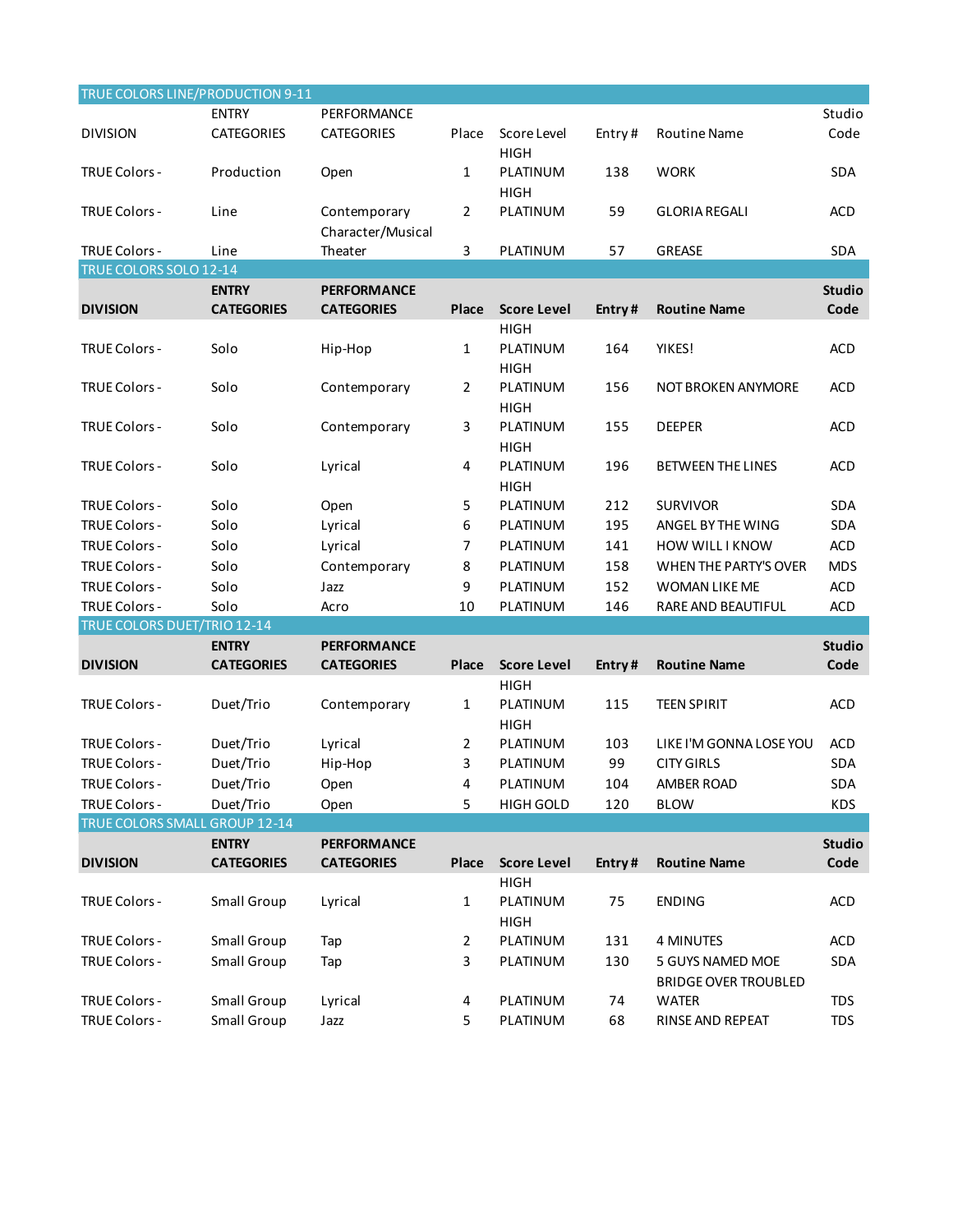| TRUE COLORS LARGE GROUP 12-14             |                                   |                                         |                |                                        |        |                            |                       |
|-------------------------------------------|-----------------------------------|-----------------------------------------|----------------|----------------------------------------|--------|----------------------------|-----------------------|
|                                           | <b>ENTRY</b>                      | <b>PERFORMANCE</b>                      |                |                                        |        |                            | <b>Studio</b>         |
| <b>DIVISION</b>                           | <b>CATEGORIES</b>                 | <b>CATEGORIES</b>                       | Place          | <b>Score Level</b>                     | Entry# | <b>Routine Name</b>        | Code                  |
| TRUE Colors -                             | Large Group                       | Contemporary                            | $\mathbf{1}$   | <b>DIAMOND</b><br><b>HIGH</b>          | 124    | <b>FALLOUT</b>             | <b>ACD</b>            |
| <b>TRUE Colors -</b>                      | Large Group                       | Lyrical                                 | $\overline{2}$ | PLATINUM<br><b>HIGH</b>                | 97     | WHEN WE'RE OLDER           | <b>ACD</b>            |
| <b>TRUE Colors -</b>                      | Large Group                       | Lyrical                                 | 3              | PLATINUM<br><b>HIGH</b>                | 96     | <b>LISTEN</b>              | <b>SDA</b>            |
| <b>TRUE Colors -</b>                      | Large Group                       | Hip-Hop                                 | 4              | PLATINUM                               | 113    | <b>FRESH &amp; CLEAN</b>   | <b>SDA</b>            |
| <b>TRUE Colors -</b>                      | Large Group                       | Jazz                                    | 5              | PLATINUM                               | 69     | <b>GLAM</b>                | <b>ACD</b>            |
| <b>TRUE COLORS LINE/PRODUCTION 121-14</b> |                                   |                                         |                |                                        |        |                            |                       |
|                                           | <b>ENTRY</b>                      | <b>PERFORMANCE</b>                      |                |                                        |        |                            | <b>Studio</b>         |
| <b>DIVISION</b>                           | <b>CATEGORIES</b>                 | <b>CATEGORIES</b>                       | Place          | <b>Score Level</b>                     | Entry# | <b>Routine Name</b>        | Code                  |
| <b>TRUE Colors -</b>                      | Production                        | Open                                    | $\mathbf{1}$   | <b>HIGH</b><br>PLATINUM                | 139    | H <sub>20</sub>            | <b>TDS</b>            |
| TRUE COLORS SOLO 15-18                    |                                   |                                         |                |                                        |        |                            |                       |
|                                           | <b>ENTRY</b>                      | <b>PERFORMANCE</b>                      |                |                                        |        |                            | <b>Studio</b>         |
| <b>DIVISION</b>                           | <b>CATEGORIES</b>                 | <b>CATEGORIES</b>                       | Place          | <b>Score Level</b>                     | Entry# | <b>Routine Name</b>        | Code                  |
| TRUE Colors -                             | Solo                              | Lyrical<br>Character/Musical            | $\mathbf{1}$   | <b>HIGH</b><br>PLATINUM<br><b>HIGH</b> | 197    | <b>ORDINARY WORLD</b>      | <b>ACD</b>            |
| <b>TRUE Colors -</b>                      | Solo                              | Theater                                 | $\overline{2}$ | PLATINUM<br><b>HIGH</b>                | 148    | <b>MEIN HEIR</b>           | <b>SDA</b>            |
| TRUE Colors -                             | Solo                              | Lyrical                                 | 3              | PLATINUM                               | 204    | <b>GIVE UP FOREVER</b>     | <b>ACD</b>            |
| <b>TRUE Colors -</b>                      | Solo                              | Contemporary                            | 4              | PLATINUM                               | 176    | <b>DEAD MAN'S ARMS</b>     | <b>ACD</b>            |
| <b>TRUE Colors -</b>                      | Solo                              | Lyrical                                 | 5              | PLATINUM                               | 206    | YOU SAY                    | SDA                   |
| <b>TRUE Colors -</b>                      | Solo                              | Lyrical                                 | 6              | PLATINUM                               | 205    | THE GREATEST               | SDA                   |
| <b>TRUE Colors -</b>                      | Solo                              | Lyrical                                 | 7              | PLATINUM                               | 202    | <b>WORTH SAVING</b>        | <b>TDS</b>            |
| TRUE Colors -                             | Solo                              | Hip-Hop                                 | 8              | PLATINUM                               | 167    | <b>LOSE CONTROL</b>        | <b>TDS</b>            |
| TRUE Colors -                             | Solo                              | Hip-Hop                                 | 9              | PLATINUM                               | 168    | <b>WYLIN</b>               | <b>MDS</b>            |
| TRUE Colors -                             | Solo                              | Hip-Hop                                 | 10             | PLATINUM                               | 165    | <b>BARBIE TINGZ</b>        | <b>TAD</b>            |
| TRUE COLORS DUET/TRIO 15-18               |                                   |                                         |                |                                        |        |                            |                       |
|                                           | <b>ENTRY</b>                      | <b>PERFORMANCE</b>                      |                |                                        |        |                            | <b>Studio</b>         |
| <b>DIVISION</b>                           | <b>CATEGORIES</b>                 | <b>CATEGORIES</b>                       | Place          | Score Level<br><b>HIGH</b>             | Entry# | <b>Routine Name</b>        | Code                  |
| <b>TRUE Colors -</b>                      | Duet/Trio                         | Contemporary                            | $\mathbf{1}$   | PLATINUM<br><b>HIGH</b>                | 116    | KILL OUR WAY TO HEAVEN     | <b>TDS</b>            |
| <b>TRUE Colors -</b>                      | Duet/Trio                         | Contemporary                            | $\overline{2}$ | PLATINUM                               | 117    | <b>TAKE BACK THE POWER</b> | <b>ACD</b>            |
| TRUE Colors -                             | Duet/Trio                         | Jazz                                    | 3              | <b>HIGH GOLD</b>                       | 119    | THE FAME                   | <b>MDS</b>            |
| TRUE COLORS SMALL GROUP 15-18             |                                   |                                         |                |                                        |        |                            |                       |
|                                           | <b>ENTRY</b>                      | <b>PERFORMANCE</b>                      |                |                                        |        |                            | <b>Studio</b>         |
| <b>DIVISION</b>                           | <b>CATEGORIES</b>                 | <b>CATEGORIES</b>                       | Place          | <b>Score Level</b>                     | Entry# | <b>Routine Name</b>        | Code                  |
| <b>TRUE Colors -</b>                      | Small Group                       | Contemporary                            | 1              | <b>HIGH</b><br>PLATINUM<br><b>HIGH</b> | 83     | <b>MIND</b>                | ACD                   |
| <b>TRUE Colors -</b>                      | Small Group                       | Lyrical                                 | $\overline{2}$ | PLATINUM                               | 76     | <b>MY LOVE</b>             | <b>TDS</b>            |
| TRUE Colors -                             | Small Group                       | Jazz                                    | 3              | PLATINUM                               | 70     | <b>MANEATER</b>            | <b>TDS</b>            |
| TRUE COLORS LARGE GROUP 15-18             |                                   |                                         |                |                                        |        |                            |                       |
| <b>DIVISION</b>                           | <b>ENTRY</b><br><b>CATEGORIES</b> | <b>PERFORMANCE</b><br><b>CATEGORIES</b> | <b>Place</b>   | <b>Score Level</b>                     | Entry# | <b>Routine Name</b>        | <b>Studio</b><br>Code |
| TRUE Colors -                             | Large Group                       | Jazz                                    | 1              | <b>HIGH</b><br>PLATINUM                | 126    | SUNGLASSES                 | <b>TDS</b>            |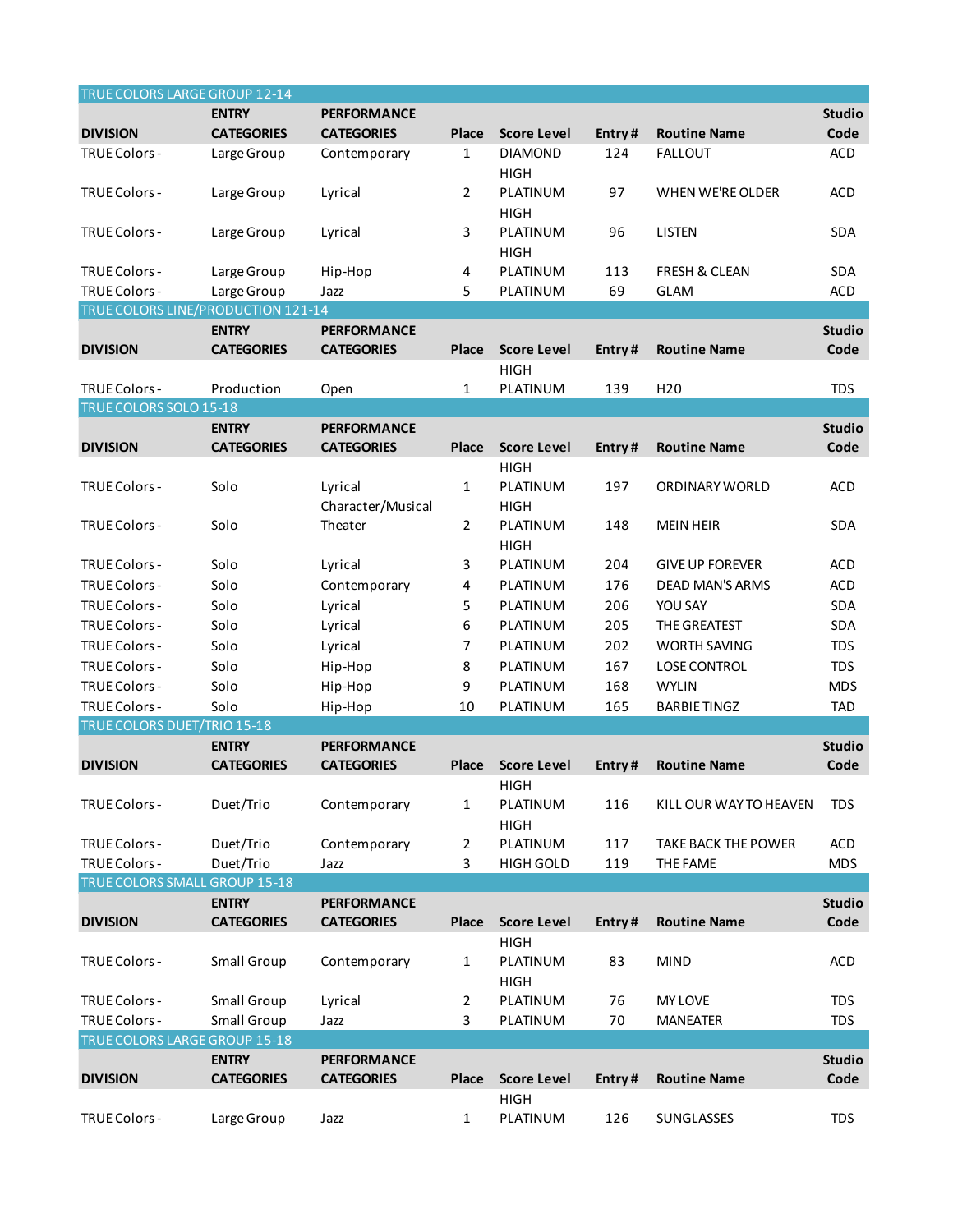| TRUE BELIEVER AND TRUE COLORS OVERALL GROUP/LINE/PRODUCTION ALL AGES |                   |                    |                |                    |        |                           |               |
|----------------------------------------------------------------------|-------------------|--------------------|----------------|--------------------|--------|---------------------------|---------------|
|                                                                      |                   |                    |                | <b>DIAMOND</b>     | 124    | <b>FALLOUT</b>            | <b>ACD</b>    |
| TRUE POWER SOLO 6-8                                                  |                   |                    |                |                    |        |                           |               |
|                                                                      | <b>ENTRY</b>      | <b>PERFORMANCE</b> |                |                    |        |                           | <b>Studio</b> |
| <b>DIVISION</b>                                                      | <b>CATEGORIES</b> | <b>CATEGORIES</b>  | <b>Place</b>   | <b>Score Level</b> | Entry# | <b>Routine Name</b>       | Code          |
|                                                                      |                   |                    | $1 -$          |                    |        |                           |               |
|                                                                      |                   |                    | Petite         | <b>HIGH</b>        |        |                           |               |
| TRUE Power -                                                         | Solo              | Lyrical            | Miss           | PLATINUM           | 270    | WAKE ME UP                | <b>ACD</b>    |
| TRUE POWER SOLO 9-11                                                 |                   |                    |                |                    |        |                           |               |
|                                                                      | <b>ENTRY</b>      | <b>PERFORMANCE</b> |                |                    |        |                           | <b>Studio</b> |
| <b>DIVISION</b>                                                      | <b>CATEGORIES</b> | <b>CATEGORIES</b>  | <b>Place</b>   | <b>Score Level</b> | Entry# | <b>Routine Name</b>       | Code          |
|                                                                      |                   |                    | $1 -$          |                    |        |                           |               |
|                                                                      |                   |                    | Junior         |                    |        | DREAM WITH YOUR NAME      |               |
| TRUE Power -                                                         | Solo              | Lyrical            | Miss           | <b>DIAMOND</b>     | 272    | <b>ON IT</b>              | <b>ACD</b>    |
| TRUE Power -                                                         | Solo              | Open               | $\overline{2}$ | <b>DIAMOND</b>     | 287    | <b>MY ALWAYS</b>          | <b>TAD</b>    |
|                                                                      |                   |                    |                | <b>HIGH</b>        |        | <b>MEET ME ON THE</b>     |               |
| TRUE Power -                                                         | Solo              | Open               | 3              | PLATINUM           | 286    | <b>BATTLEFIELD</b>        | <b>TAD</b>    |
|                                                                      |                   |                    |                | <b>HIGH</b>        |        |                           |               |
| TRUE Power -                                                         | Solo              | Acro               | 4              | PLATINUM           | 227    | SHAKE THE ROOM            | TAD           |
|                                                                      |                   |                    |                | <b>HIGH</b>        |        |                           |               |
| TRUE Power -                                                         | Solo              | Open               | 5              | PLATINUM           | 285    | STILL HAVE ME             | <b>TAD</b>    |
|                                                                      |                   |                    |                | <b>HIGH</b>        |        |                           |               |
| TRUE Power -                                                         | Solo              | Jazz               | 6              | PLATINUM           | 257    | WHEN I GROW UP            | <b>SDA</b>    |
| TRUE Power -                                                         | Solo              | Contemporary       | 7              | PLATINUM           | 240    | HALLELUJAH                | <b>BSD</b>    |
| TRUE Power -                                                         | Solo              | Contemporary       | 8              | PLATINUM           | 242    | ONE BLINK FOR YES         | <b>MDS</b>    |
| TRUE Power -                                                         | Solo              | Lyrical            | 9              | PLATINUM           | 273    | <b>MEAN GIRLS</b>         | <b>TAD</b>    |
| TRUE Power -                                                         | Solo              | Tap                | 10             | <b>HIGH GOLD</b>   | 22     | <b>JAILHOUSE ROCK</b>     | <b>JHC</b>    |
| TRUE POWER DUET/TRIO 9-11                                            |                   |                    |                |                    |        |                           |               |
|                                                                      | <b>ENTRY</b>      | <b>PERFORMANCE</b> |                |                    |        |                           | <b>Studio</b> |
| <b>DIVISION</b>                                                      | <b>CATEGORIES</b> | <b>CATEGORIES</b>  | Place          | <b>Score Level</b> | Entry# | <b>Routine Name</b>       | Code          |
| TRUE Power -                                                         | Duet/Trio         | Open               | $\mathbf{1}$   | <b>DIAMOND</b>     | 306    | <b>DANCING IN THE SKY</b> | <b>TAD</b>    |
|                                                                      |                   |                    |                | <b>HIGH</b>        |        |                           |               |
| TRUE Power -                                                         | Duet/Trio         | Lyrical            | 2              | PLATINUM           | 301    | <b>CLARITY</b>            | ACD           |
|                                                                      |                   |                    |                | <b>HIGH</b>        |        |                           |               |
| TRUE Power -                                                         | Duet/Trio         | Contemporary       | 3              | PLATINUM           | 290    | ROLL AWAY YOUR STONE      | <b>MDS</b>    |
| TRUE Power -                                                         | Duet/Trio         | Lyrical            | 4              | PLATINUM           | 9      | <b>NEVER GROW UP</b>      | <b>JHC</b>    |
| TRUE Power -                                                         | Duet/Trio         | Jazz               | 5              | <b>HIGH GOLD</b>   | 35     | SALSA                     | <b>JHC</b>    |
| <b>TRUE POWER SMALL GROUP 9-11</b>                                   |                   |                    |                |                    |        |                           |               |
|                                                                      | <b>ENTRY</b>      | <b>PERFORMANCE</b> |                |                    |        |                           | <b>Studio</b> |
| <b>DIVISION</b>                                                      | <b>CATEGORIES</b> | <b>CATEGORIES</b>  | <b>Place</b>   | <b>Score Level</b> | Entry# | <b>Routine Name</b>       | Code          |
|                                                                      |                   |                    |                | <b>HIGH</b>        |        |                           |               |
| TRUE Power -                                                         | Small Group       | Open               | 1              | PLATINUM           | 136    | OUT OF THE SHADOWS        | <b>TAD</b>    |
|                                                                      |                   | Character/Musical  |                | <b>HIGH</b>        |        |                           |               |
| TRUE Power -                                                         | Small Group       | Theater            | 2              | PLATINUM           | 127    | WHEN YOUR A WIMP          | <b>TAD</b>    |
| TRUE Power -                                                         | Small Group       | Contemporary       | 3              | PLATINUM           | 135    | DOG DAYS ARE OVER         | <b>BSD</b>    |
| TRUE POWER LARGE GROUP 9-11                                          |                   |                    |                |                    |        |                           |               |
|                                                                      | <b>ENTRY</b>      | <b>PERFORMANCE</b> |                |                    |        |                           | <b>Studio</b> |
| <b>DIVISION</b>                                                      | <b>CATEGORIES</b> | <b>CATEGORIES</b>  | Place          | <b>Score Level</b> | Entry# | <b>Routine Name</b>       | Code          |
| TRUE Power -                                                         | Large Group       | Jazz               | 1              | PLATINUM           | 27     | <b>LIGHT IT UP</b>        | <b>JHC</b>    |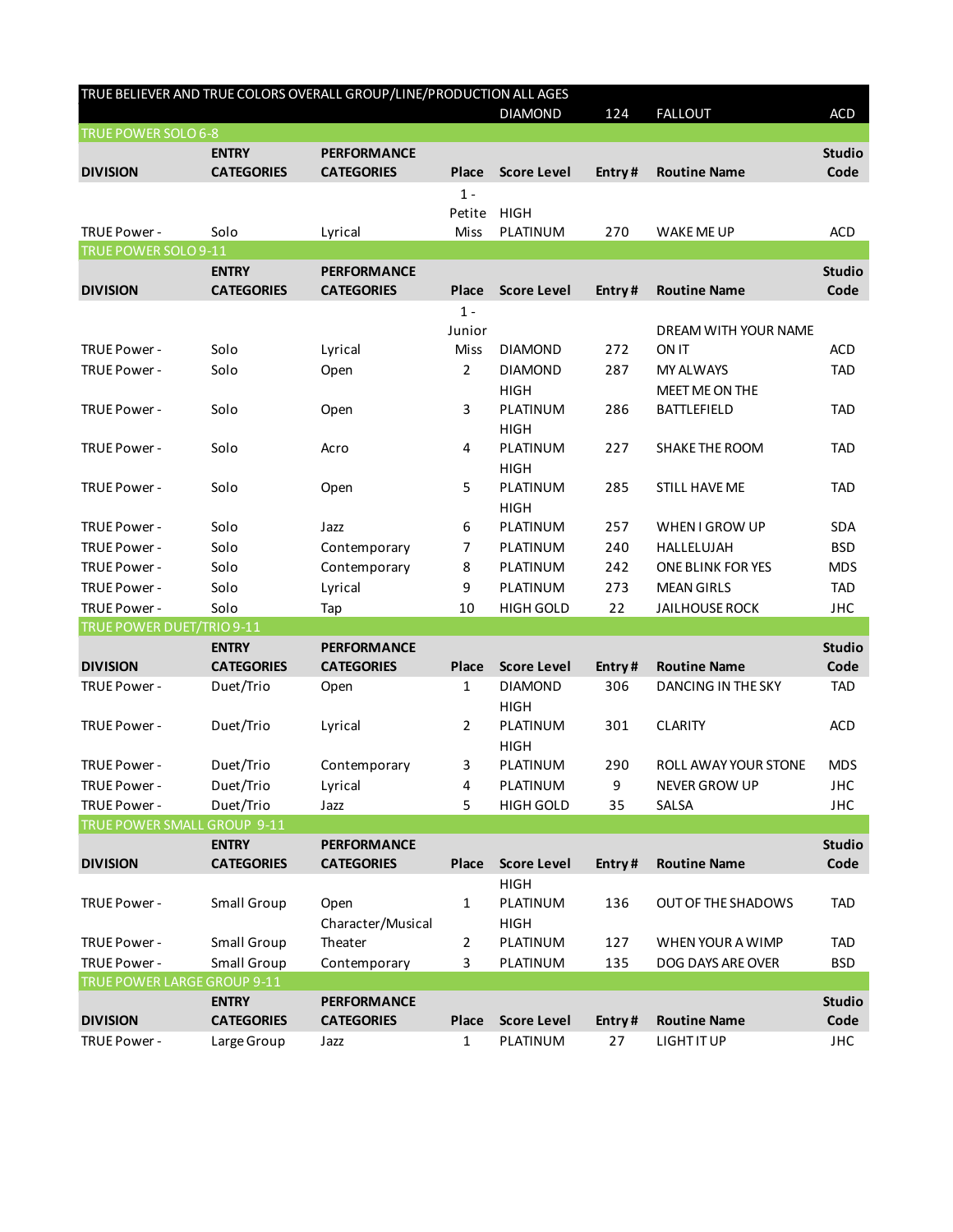| TRUE POWER SOLO 12-14             |                    |                    |                |                    |        |                            |               |
|-----------------------------------|--------------------|--------------------|----------------|--------------------|--------|----------------------------|---------------|
|                                   | <b>ENTRY</b>       | <b>PERFORMANCE</b> |                |                    |        |                            | <b>Studio</b> |
| <b>DIVISION</b>                   | <b>CATEGORIES</b>  | <b>CATEGORIES</b>  | <b>Place</b>   | <b>Score Level</b> | Entry# | <b>Routine Name</b>        | Code          |
|                                   |                    |                    | 1 - Teen       |                    |        |                            |               |
| TRUE Power -                      | Solo               | Contemporary       | Miss           | <b>DIAMOND</b>     | 153    | <b>AMEN</b>                | <b>SDA</b>    |
| TRUE Power -                      | Solo               | Contemporary       | $\overline{2}$ | <b>DIAMOND</b>     | 154    | <b>INTO THE DARKNESS</b>   | <b>ACD</b>    |
|                                   |                    |                    |                | <b>HIGH</b>        |        |                            |               |
| TRUE Power -                      | Solo               | Lyrical            | 3              | PLATINUM           | 194    | REMEDY                     | <b>SDA</b>    |
|                                   |                    |                    |                | <b>HIGH</b>        |        |                            |               |
| TRUE Power -                      | Solo               | Contemporary       | 4              | PLATINUM           | 145    | <b>I KNOW YOUR SECRETS</b> | <b>ACD</b>    |
|                                   |                    |                    |                | <b>HIGH</b>        |        |                            |               |
| TRUE Power -                      | Solo               | Contemporary       | 5              | PLATINUM           | 157    | <b>OLDER</b>               | SDA           |
| TRUE Power -                      | Solo               | Jazz               | 6              | PLATINUM           | 186    | <b>BADABOUM</b>            | <b>BSD</b>    |
|                                   |                    |                    |                |                    |        | I'LL ALWAYS REMEMBER       |               |
| TRUE Power -                      | Solo               | Lyrical            | 7              | PLATINUM           | 200    | <b>US THIS WAY</b>         | <b>SDA</b>    |
| TRUE Power -                      | Solo               | Jazz               | 8              | PLATINUM           | 161    | <b>GIRLS WILL BE GIRLS</b> | <b>TAD</b>    |
| TRUE Power -                      | Solo               | Contemporary       | 9              | PLATINUM           | 143    | <b>FIND ME</b>             | <b>MDS</b>    |
| TRUE Power -                      | Solo               | Contemporary       | 10             | PLATINUM           | 10     | SIMPLE JOYS                | <b>JHC</b>    |
| <b>TRUE POWER DUET/TRIO 12-14</b> |                    |                    |                |                    |        |                            |               |
|                                   | <b>ENTRY</b>       | <b>PERFORMANCE</b> |                |                    |        |                            | <b>Studio</b> |
| <b>DIVISION</b>                   | <b>CATEGORIES</b>  | <b>CATEGORIES</b>  | Place          | <b>Score Level</b> | Entry# | <b>Routine Name</b>        | Code          |
|                                   |                    |                    |                | <b>HIGH</b>        |        |                            |               |
| TRUE Power -                      | Duet/Trio          | Contemporary       | 1              | PLATINUM           | 109    | <b>LETTER TO A FRIEND</b>  | <b>ACD</b>    |
|                                   |                    |                    |                | <b>HIGH</b>        |        |                            |               |
| TRUE Power -                      | Duet/Trio          | Open               | 2              | PLATINUM           | 105    | <b>WORKSONG</b>            | <b>SDA</b>    |
| TRUE Power -                      | Duet/Trio          | Hip-Hop            | 3              | PLATINUM           | 101    | <b>KNOCKOUT</b>            | <b>ACD</b>    |
| TRUE Power -                      | Duet/Trio          | Jazz               | 4              | PLATINUM           | 40     | THE BEAUTIFUL PEOPLE       | <b>JHC</b>    |
| TRUE Power -                      | Duet/Trio          | Contemporary       | 5              | PLATINUM           | 108    | <b>YELLOW</b>              | <b>BSD</b>    |
| TRUE POWER SMALL GROUP 12-14      |                    |                    |                |                    |        |                            |               |
|                                   | <b>ENTRY</b>       | <b>PERFORMANCE</b> |                |                    |        |                            | <b>Studio</b> |
| <b>DIVISION</b>                   | <b>CATEGORIES</b>  | <b>CATEGORIES</b>  | Place          | <b>Score Level</b> | Entry# | <b>Routine Name</b>        | Code          |
| TRUE Power -                      | Small Group        | Contemporary       | $\mathbf{1}$   | <b>DIAMOND</b>     | 163    | WHEN IT'S ALL OVER         | <b>ACD</b>    |
|                                   |                    |                    |                | <b>HIGH</b>        |        |                            |               |
| TRUE Power -                      | Small Group        | Jazz               | 2              | PLATINUM           | 199    | <b>BILLS</b>               | <b>ACD</b>    |
|                                   |                    |                    |                | <b>HIGH</b>        |        |                            |               |
| TRUE Power -                      | <b>Small Group</b> | Lyrical            | 3              | PLATINUM           | 223    | SHINE A LIGHT              | <b>ACD</b>    |
|                                   |                    |                    |                | <b>HIGH</b>        |        |                            |               |
| TRUE Power -                      | Small Group        | Acro               | 4              | PLATINUM           | 208    | AMAZING GRACE              | <b>BSD</b>    |
|                                   |                    |                    |                | <b>HIGH</b>        |        |                            |               |
| TRUE Power -                      | Small Group        | Contemporary       | 5              | PLATINUM           | 178    | PUSHING ON                 | ACD           |
|                                   |                    |                    |                | <b>HIGH</b>        |        | AN EVENING I WILL NOT      |               |
|                                   |                    |                    |                |                    |        | <b>FORGET</b>              |               |
| TRUE Power -                      | Small Group        | Contemporary       | 6              | PLATINUM           | 182    |                            | SDA           |
| TRUE Power -                      | Small Group        | Open               | 7              | PLATINUM           | 224    | ON THE FLOOR               | SDA           |
| TRUE Power -                      | Small Group        | Contemporary       | 8              | PLATINUM           | 183    | TRUST HAVING HAD           | <b>MDS</b>    |
| TRUE Power -                      | Small Group        | Jazz               | 9              | PLATINUM           | 226    | <b>SHAWTY WORK</b>         | <b>MDS</b>    |
| TRUE Power -                      | Small Group        | Jazz               | 10             | HIGH GOLD          | 225    | LIVIN' DA VIDA LOCA        | <b>BSD</b>    |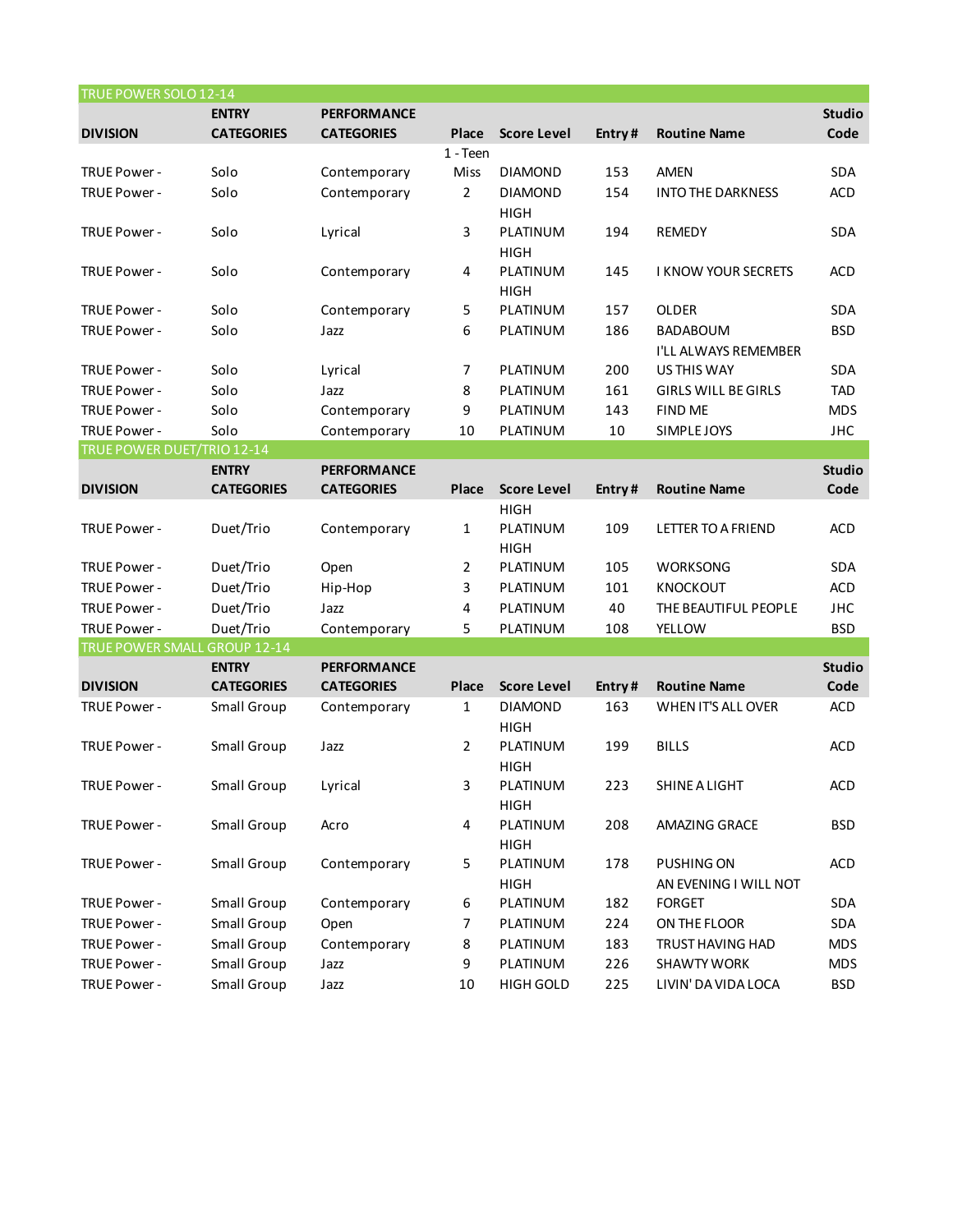| TRUE POWER LARGE GROUP 12-14 |                   |                    |                |                    |        |                            |               |
|------------------------------|-------------------|--------------------|----------------|--------------------|--------|----------------------------|---------------|
|                              | <b>ENTRY</b>      | <b>PERFORMANCE</b> |                |                    |        |                            | <b>Studio</b> |
| <b>DIVISION</b>              | <b>CATEGORIES</b> | <b>CATEGORIES</b>  | Place          | <b>Score Level</b> | Entry# | <b>Routine Name</b>        | Code          |
| TRUE Power -                 | Large Group       | Hip-Hop            | $\mathbf{1}$   | <b>DIAMOND</b>     | 210    | DID IT ON EM               | <b>ACD</b>    |
|                              |                   | Character/Musical  |                | <b>HIGH</b>        |        |                            |               |
| TRUE Power -                 | Large Group       | Theater            | 2              | PLATINUM           | 198    | <b>CELESTE</b>             | <b>TAD</b>    |
|                              |                   |                    |                | <b>HIGH</b>        |        |                            |               |
| TRUE Power -                 | Large Group       | Contemporary       | 3              | PLATINUM           | 209    | <b>HOLD ON</b>             | <b>TAD</b>    |
|                              |                   |                    |                | <b>HIGH</b>        |        |                            |               |
| TRUE Power -                 | Large Group       | Hip-Hop            | 4              | PLATINUM           | 222    | <b>MONEY</b>               | <b>TAD</b>    |
| TRUE Power -                 | Large Group       | Hip-Hop            | 5              | PLATINUM           | 211    | <b>DINERO</b>              | <b>MDS</b>    |
| TRUE POWER SOLO 15-18        |                   |                    |                |                    |        |                            |               |
|                              | <b>ENTRY</b>      | <b>PERFORMANCE</b> |                |                    |        |                            | <b>Studio</b> |
| <b>DIVISION</b>              | <b>CATEGORIES</b> | <b>CATEGORIES</b>  | Place          | <b>Score Level</b> | Entry# | <b>Routine Name</b>        | Code          |
|                              |                   |                    | $1 -$          |                    |        |                            |               |
|                              |                   |                    | Senior         | <b>HIGH</b>        |        |                            |               |
| TRUE Power -                 | Solo              | Acro               | Miss           | PLATINUM           | 147    | <b>BOTTOM OF THE RIVER</b> | <b>BSD</b>    |
|                              |                   |                    |                | <b>HIGH</b>        |        |                            |               |
| TRUE Power -                 | Solo              | Lyrical            | $\overline{2}$ | PLATINUM           | 21     | <b>MY WAY</b>              | <b>JHC</b>    |
|                              |                   |                    |                | <b>HIGH</b>        |        |                            |               |
| TRUE Power -                 | Solo              | Contemporary       | 3              | PLATINUM           | 181    | <b>STRANGE FRUIT</b>       | <b>TAD</b>    |
|                              |                   |                    |                | <b>HIGH</b>        |        |                            |               |
| TRUE Power -                 | Solo              |                    |                | PLATINUM           | 219    | <b>BEGGIN</b>              | <b>MDS</b>    |
|                              |                   | Tap                | 4              |                    |        |                            |               |
|                              |                   |                    |                | <b>HIGH</b>        |        | ALWAYS REMEMBER US         |               |
| TRUE Power -                 | Solo              | Contemporary       | 5              | PLATINUM           | 159    | THIS WAY                   | <b>BSD</b>    |
|                              |                   |                    |                | <b>HIGH</b>        |        |                            |               |
| TRUE Power -                 | Solo              | Jazz               | 6              | PLATINUM           | 189    | <b>DANGEROUS</b>           | <b>TAD</b>    |
|                              |                   |                    |                | <b>HIGH</b>        |        |                            |               |
| TRUE Power -                 | Solo              | Lyrical            | 7              | PLATINUM           | 207    | SIX FEET UNDER             | <b>TDS</b>    |
|                              |                   |                    |                | <b>HIGH</b>        |        |                            |               |
| TRUE Power -                 | Solo              | Jazz               | 8              | PLATINUM           | 192    | MAMMA KNOWS BEST           | <b>TAD</b>    |
|                              |                   |                    |                | <b>HIGH</b>        |        |                            |               |
| TRUE Power -                 | Solo              | Jazz               | 9              | PLATINUM           | 33     | RUNAWAY                    | <b>JHC</b>    |
|                              |                   |                    |                | <b>HIGH</b>        |        |                            |               |
| TRUE Power -                 | Solo              | Jazz               | 9              | PLATINUM           | 191    | LET'S BE BAD               | <b>ACD</b>    |
|                              |                   |                    |                | HIGH               |        |                            |               |
| TRUE Power -                 | Solo              | Contemporary       | 10             | PLATINUM           | 160    | OUTNUMBERED                | <b>TDS</b>    |
| TRUE POWER DUET/TRIO 15-18   |                   |                    |                |                    |        |                            |               |
|                              | <b>ENTRY</b>      | <b>PERFORMANCE</b> |                |                    |        |                            | <b>Studio</b> |
| <b>DIVISION</b>              | <b>CATEGORIES</b> | <b>CATEGORIES</b>  | <b>Place</b>   | <b>Score Level</b> | Entry# | <b>Routine Name</b>        | Code          |
|                              |                   |                    |                | <b>HIGH</b>        |        | THE LIGHT THAT NEVER       |               |
| TRUE Power -                 | Duet/Trio         | Lyrical            | $\mathbf{1}$   | PLATINUM           | 49     | <b>FAILS</b>               | <b>JHC</b>    |
|                              |                   |                    |                | <b>HIGH</b>        |        |                            |               |
| TRUE Power -                 | Duet/Trio         | Contemporary       | $\overline{2}$ | PLATINUM           | 111    | IN COLD BLOOD              | <b>MDS</b>    |
|                              |                   |                    |                | <b>HIGH</b>        |        |                            |               |
| TRUE Power -                 | Duet/Trio         | Contemporary       | 3              | PLATINUM           | 112    | <b>RUN BOY RUN</b>         | <b>BSD</b>    |
|                              |                   |                    |                | <b>HIGH</b>        |        |                            |               |
| TRUE Power -                 | Duet/Trio         | Hip-Hop            | 4              | PLATINUM           | 102    | <b>BAD GIRLS</b>           | <b>BSD</b>    |
|                              |                   |                    |                | <b>HIGH</b>        |        |                            |               |
| TRUE Power -                 | Duet/Trio         | Lyrical            | 5              | PLATINUM           | 38     | THERE YOU'LL BE            | <b>JHC</b>    |